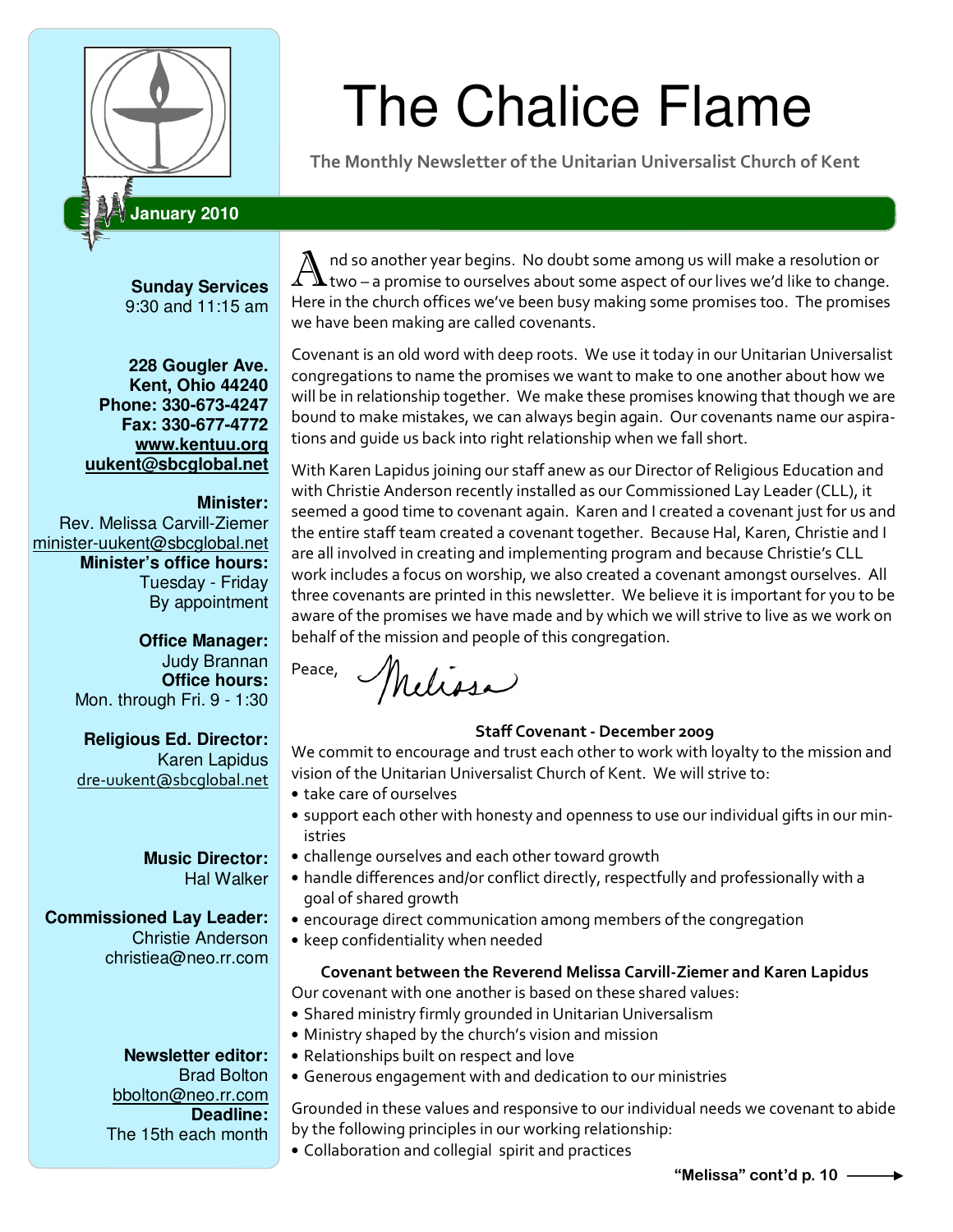#### **Upcoming Sermons**

#### 27 December Remembrance

Lois Weir and Susan Goekler, with many contributors in person and recorded

An annual service to remember some of those who have died in the past year and their influence on us, individually and collectively. We will acknowledge their contributions and see how their lives speak to how we are living our lives today and who are we influencing. If you would like to have someone recognized during the service who made a difference in your life, please submit his or her name, along with a sentence or two that summarizes his/her significance to Lois at loisweir@aol.com

#### 3 January Colombia: Making the Dead Count

Mark W. Weber and Worship Associate Kristofer Sperry

 Liberation theology provides us with the concept of "accompaniment" as a way to work with oppressed peoples. Mark explores how he came to embrace accompaniment on his recent trip to strife-torn Colombia.

6 January, Wednesday **Vespers** 

Elaine Yehle Bowen

What are some of your spiritual and meaningful "ah-hah" moments? On this night, the 12th day of Christmas and the Feast of the Epihany, we'll reflect on and share the epiphanies of our lives.

#### 10 January Finding Meaning in Mystical Experiences

Worship Leader Christie Anderson and Worship Associate Marion Yeagler

Unlike many UUs who search for life meaning through reason and evidence, some find unexpected insights following a mystical experience. This sermon examines studies of people reporting religious mystical experiences, three common theological interpretations, and the reason that UUs should pay close attention to this frequent phenomenon.

#### 17 January Martin Luther King Jr. Sunday: Poverty Today

The Rev. Melissa Carvill Ziemer and Worship Associate Christie Anderson

This year as we honor the memory of the Rev. Martin Luther King Jr. we will focus our attention on his work with and for poor people. How can the lessons of King's leadership inform the struggles for economic justice we face today?

# 24 January **An Evolving Humanism**

The Rev. Melissa Carvill Ziemer and Worship Associate Kristofer Sperry

Humanism has long had an influence on the development of Unitarian, Universalist and Unitarian Universalist theology and practice. Come revisit the history of our humanist heritage and consider the ways in which humanism continues to evolve in our living tradition.

# 31 January Earth Ministry: A New Journey

The Rev. Melissa Carvill Ziemer and Nancy King Smith

Our congregation has chosen to begin the process of working toward certification as a green sanctuary. Come explore the foundations of a Unitarian Universalist theology of environmental justice. Come consider the ways in which this new journey has the potential to change us and our relationship to the earth.

# **Minister Out of Office**

After taking the weekend after Christmas to rest and celebrate, I will be taking the following week (December 28 – January 3) for study. I will not be in the office or responding to email during that time, but I will be available by cell phone for urgent concerns. I will be back in the office full time beginning January 5, though I will not be leading worship at our congregation on January 10. I have accepted an invitation to lead worship and an anti-racism workshop at the Unitarian Universalist Fellowship of Oberlin that day. I wish you all safe and happy holidays - Melissa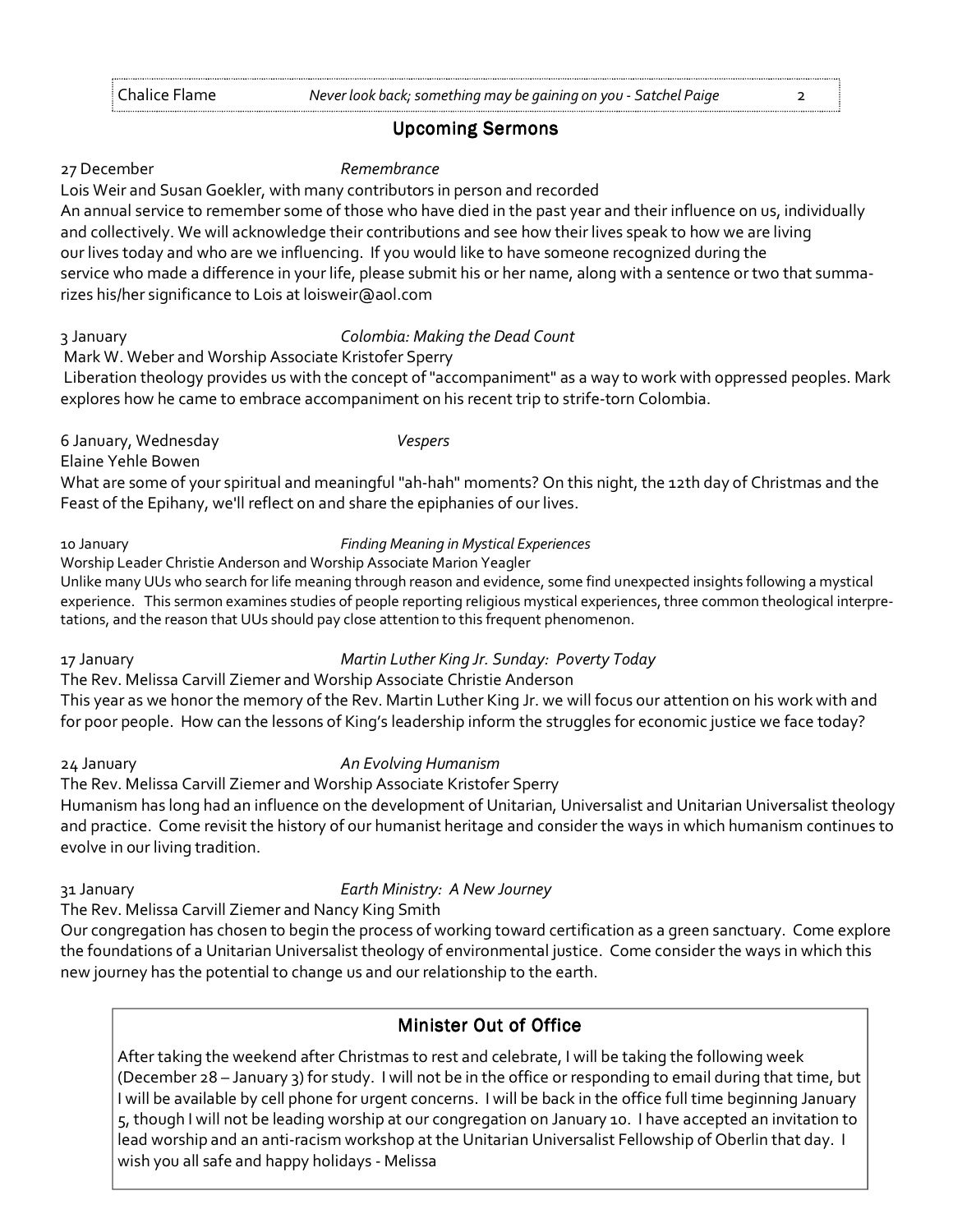#### **Moderator McGee's Musings**

R esolution: v. to deal with successfully; to clear up; to reach a firm decision about. Of course, you would expect to see a January article about resolutions, right? Do you make resolutions for the New Year? I generally do not. I don't have a firm reason why; I just don't like them. I am on the mindset that, if you're not doing something you need to do now, having the added pressure of trying to do it at the beginning of a new year is not going to help. This is the reason why I like that we set our board goals at the retreat we hold every fall. Fall just seems like a better time to me because so many things, like school for instance, begin in the fall. Our board goals for this year were informed by our Strategic Plan, which was developed by the Master Plan Committee. We had a short, but important, list: to begin the process of hiring a bookkeeper, to transition to Policy Governance, and to follow the Strategic Plan. I am happy to report that we are making good progress in all of these areas.

When I started this board term, however, I was Trustee for Fellowship, not Moderator. As such, I had personal goals for myself related to this position. My main goal was to increase growth in our congregation. When I became Moderator, I still felt that this goal was important. In October, an opportunity presented itself that would enable our congregation to learn about growth: the OMD was accepting applications for a program called "Planning for Growth and Vitality: A Workshop Series for the Smaller Mid-Size Congregation." This workshop se-



#### ries, according to Joan Van Becelaere, is "sponsored by the regional coalition that includes the Joseph Priestley, St. Lawrence, Ohio Meadville and Metro New York districts, [and] will provide ideas, strategies and inspiration to help the smaller mid-sized congregation to grow from a 'pastoral' to a 'program' church." Additionally, Joan writes, "specific topics that will be presented and discussed include the impact of change in the organization, the role of leaders in effecting change and growth, building a mission and ministry focus, and recruitment and retention strategies." When Melissa sent me the information letter and application, I knew right away that this was something our church should participate in. The application process was highly competitive, however: only six congregations from our whole district would be chosen, based on the quality of our application. So, Melissa, Kristofer Sperry and I sat down at Panera one day and, over coffee, crafted the best application we could, answering questions about our congregational strengths, weaknesses, and preparedness to grow. I am extremely happy and excited to tell you that we were chosen to participate! Our first retreat will take place at the end of January. Marion Yeagler will join Melissa, Kristofer and I for the three year duration of this series. We are eager to learn about growth and even more eager to share this information with you.

I hope that this New Year brings you many blessings and joys, and I know that there will be challenges as well. I look forward to experiencing all of it together. In service, Lori



#### **Help Homeless Pets**

Would you like an easy way to help homeless animals in our county for a few months? Just collect Acme grocery receipts and place them in the marked box in Fessenden Hall - that's all there is to it. Last year the PAPL collected over \$800.00 through Acme's Community Bucks program, and this year the need is even greater. Of course, it goes without saying that if you don't shop at ACME and still want to help, nobody will mind if you pop a little change, or a few bucks into the box instead. It will all go to help the animals. Thanks! Saunis Parsons.

#### Winter Institute

Winter Institute is coming - are you? Meet other UUs during a wonderful relaxing weekend at Salt Fork State Park - February 12-15 (President's Day weekend). Your Summer Institute friends will be there.

For registration and more information go to the OMD website: http://www.ohiomeadville.org/index.html Jim Scott and Jill Forsman are co-chairs and can answer questions.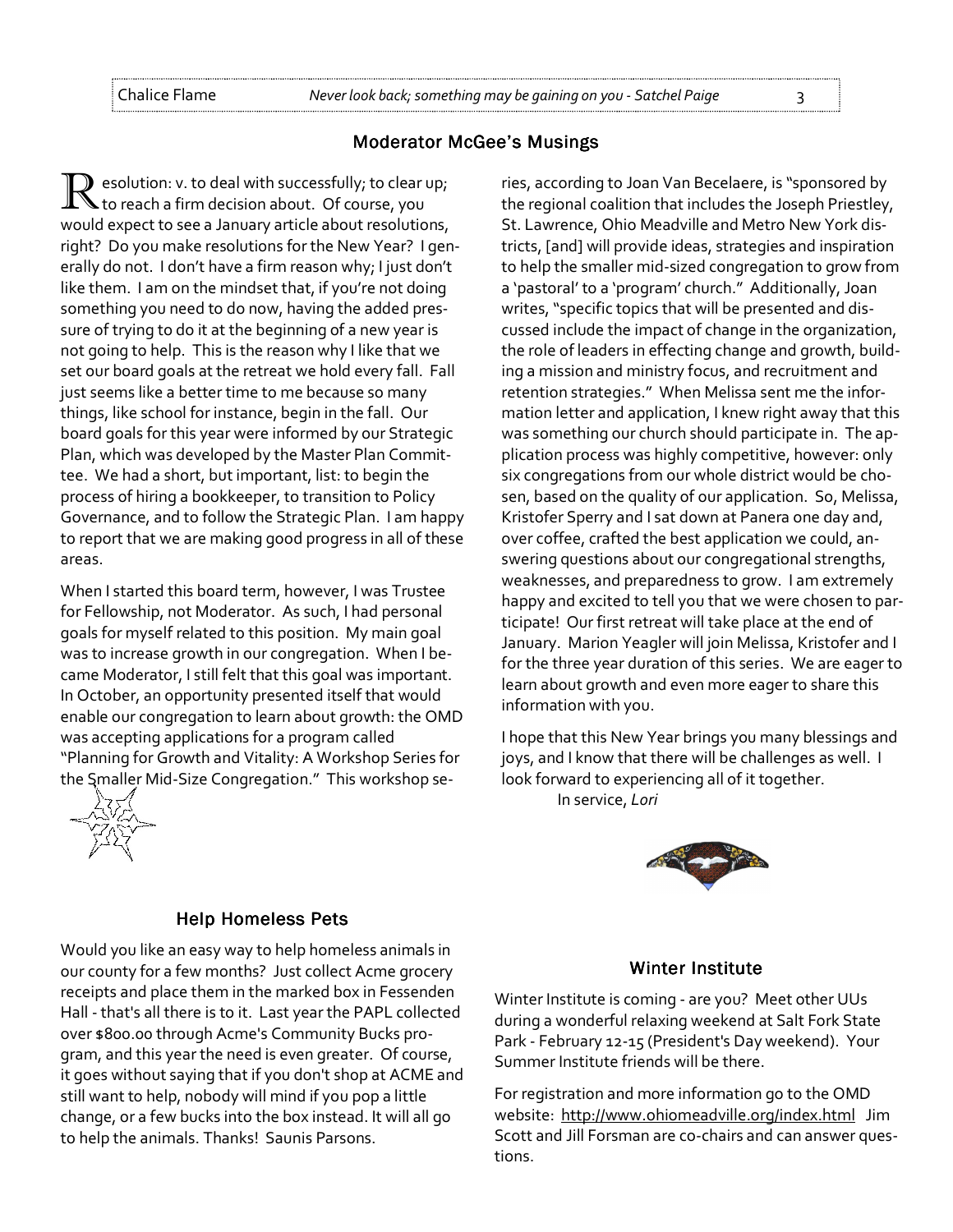# Adult Religious Education Offerings

Sunday Mornings – 9:30 a.m. in Fessenden Hall January: The Theology and Philosophy of Good and Evil This four part Adult Exploration series will explore Good and Evil, God and Grace, and Mother Nature and Mother Earth. Starting with the theological concepts of the Reformation, participants will move on to the Enlightenment and the gelling of both Unitarian and Universalist thought on good and evil. Such questions as, "How could a benevolent and omnipotent God allow evil?" or "If the world was in a state of grace and harmony before modern humans arrived -- are we humans evil as we bring about a mass extinction?" will challenge us. Though not required, participants might consider reading Susan Neiman's "Evil in Modern Thought".

January 10 "The Reformation, beyond reading the Bible" January 17 "The Enlightenment, Kant and friends" January 24 "Universal Salvation, predestined to succeed"

January 31 "Where do we UUs stand today?" (in annex)

#### Sunday Afternoons:

Tell Your Story: Come discover and explore the joy of writing. Join others regularly or drop in. January meetings are the 10th and 24th from  $3:30 - 5:00$  in Eldredge Annex. Pat Pownall – leader.

#### Weekday Evenings:

#### Mondays: T'AI CHI

An ancient Chinese meditative practice, t'ai chi is sometimes referred to as "meditation in motion." It draws upon the principles of Yin and Yang – harmony and the integration of mind and body. Beginners can start any Monday at 8 p.m. We invite donations to the church, at a recommended level of \$5 per session. The leader is Susan Goekler a certified instructor with the Tai Chi Association of Atlanta.

Tuesdays: Finding your sacred self: The inward journey to the path forward.

This three part workshop focuses on identifying internal resources such as self-image, esteem, and self awareness that contribute to a sense of consciousness. Participants will examine the role these resources play in spiritual growth through exercises and group dialogue. Sessions will be Jan 19, February 2, and Feb 16 from  $7 - 8:30$  in the annex. Leader: Christopher Gargoline

Wednesdays: Intentional Eating Study Group

A monthly exploration of how UU values inform participants' food choices. The group meets the second Wednesday of the month at 6:30PM in the sanctuary. Questions? Contact Kathy Kerns , Jennifer May

#### Thursdays: Unnatural Causes

As the debate around health care reform rages with it's undercurrents of racial and class inequities, this series will view and discuss the powerful documentary series, "Unnatural Causes: Is Inequality Making Us Sick?" This four-hour documentary explores the ways that racial and socioeconomic inequities impact health care outcomes for individuals and examines the costs to the country as a whole. The sessions will be held on Thursday evenings from 7:00 to 9:00. Please call the office to register. Leader: Saunis Parsons .

Jan. 28: In Sickness and in Wealth: What connections exist between healthy bodies, healthy bank accounts and skin color?

 Feb. 4: When the Bough Breaks: How racism gets embedded in the body and affects birth outcomes.

Becoming American: Latino immigrants arrive healthy but don't stay that way

Feb. 11: Bad Sugar: Diabetes in two Native American communities

Place Matters: Where you live predicts your health

 Feb. 18: Collateral Damage: Marshall Islanders are caught between the developing and industrial worlds

 Not Just a Paycheck: Unemployment takes a toll in Michigan but not in Sweden



# **Budget Requests, Anyone?**

Finance Committee meeting: Tuesday, January 5 at 7:00 p.m. The Committee will develop a budget for July 2010 - June 2011 that will form the basis for the annual canvass. If you have budget requests for the next church year, please send them to Susan Goekler in advance of the meeting. The meeting is open to any interested church member.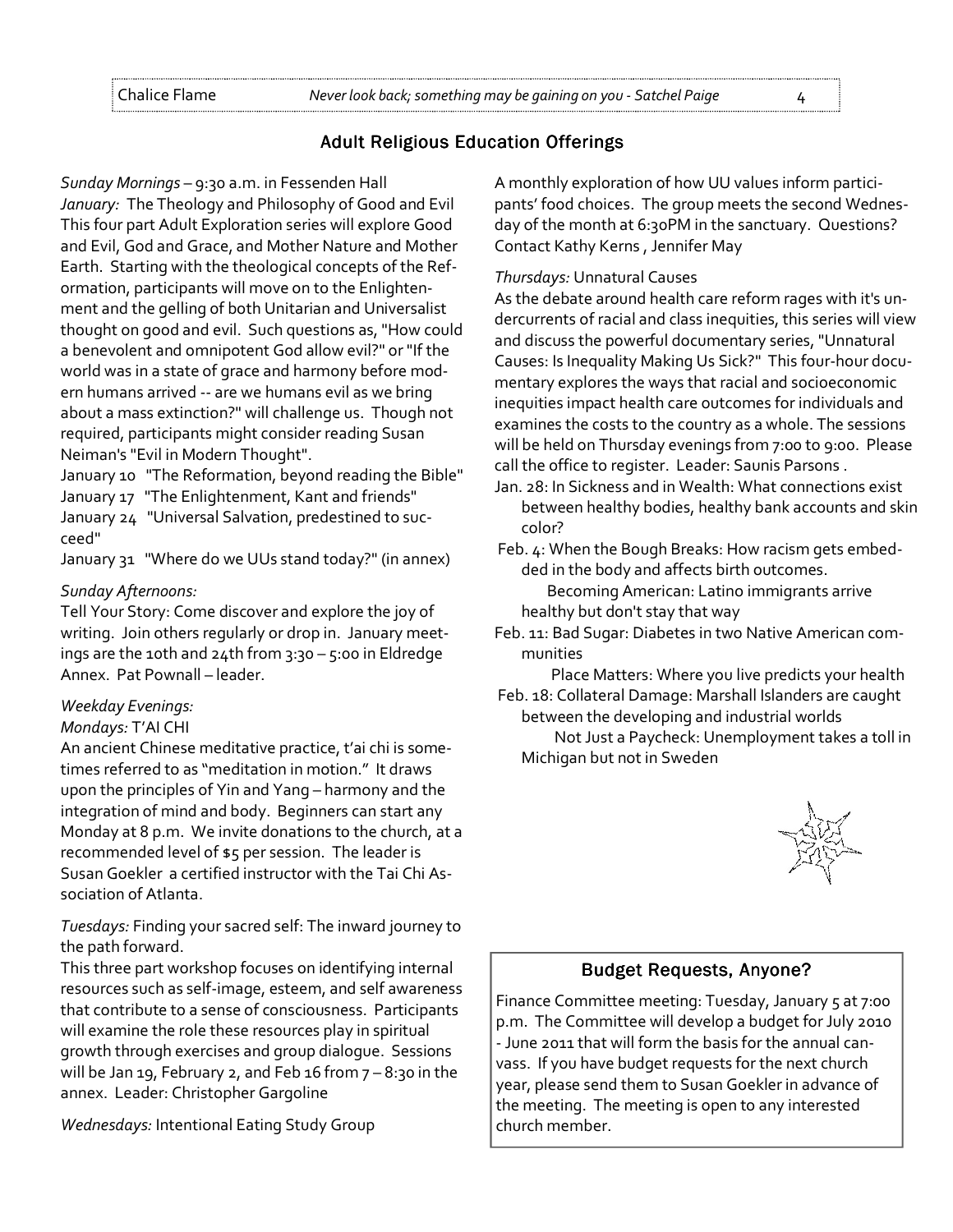#### Becoming a Green Sanctuary: Together We Will Make a Difference

 $\chi$   $\gamma$  e begin the new year with a commitment to work together for the life and health of our planet. On Sunday, January 31, we will launch the congregationwide project to make our church a Green Sanctuary. Nancy King Smith, co-chair of the board of the Unitarian Universalist Ministry for Earth, will lead us in worship that Sunday with Melissa, our minister. Nancy is an active member of the First Unitarian Church of Cleveland, where she has been deeply involved in the effort to win Green Sanctuary certification for her congregation from the Unitarian Universalist Association. She will share with us her experiences in developing a Green Sanctuary action plan. After the second service, we will gather as a congregation for pancakes and discussion in Fessenden Hall, and Nancy will guide us in planning our first steps. Together we will examine the strengths and resources we can bring to our Green Sanctuary effort.

Becoming a Green Sanctuary is much bigger than making the church building energy efficient. We are called to look both inward, at our own practices, and outward to how we engage with the community and the world. The Green Sanctuary program has four areas of focus. They are worship and celebration, religious education, environmental justice, and sustainability. As we work together on this project, we will weave our work for environmental awareness and change into our worship services and our community gatherings. We will educate ourselves and others about how to live gently on the earth. We will become aware of environmental injustices frequently suffered by people who are poor or who belong to racial or cultural minority groups, and we will work to address those injustices. We will promote sustainable living in our homes, in our church, in our community, and in the world. Becoming a Green Sanctuary may include actions big and small, from creating a community garden to advocating for government action to stop global warming. Ours is an intergenerational project, and we will include our children as central participants in this work. We need everyone to get involved.

We invite you to read more about the Green Sanctuary program at the Unitarian Universalist Association website: http://www.uua.org/leaders/leaderslibrary/ greensanctuary/index.shtml.

We are called through this project to change ourselves and the world around us. In doing this work, we strengthen the bonds of community in our church, and we live the seventh Unitarian Universalist principle to affirm and promote respect for the interdependent web of all existence. In the words of writer and farmer Wendell Berry, "The care of the Earth is our most ancient and most worthy, and after all our most pleasing responsibility. To cherish what remains of it and to foster its renewal is our only hope."

We will see everyone on Sunday, January 31. Vivien Sandlund, Mac Goekler, Christie Anderson, Karen Lapidus, Ted Voneida, Swanny Voneida, Melissa Carvill-Ziemer

Spencer Marfy is excited to act in the "Story for all Ages" section of a service.

#### Shaklee Chat - All Invited

It has come to the board's attention that there is some concern about our affiliation with Shaklee. As a way to open a conversation about this issue, the board will hold a special coffee chat on January 10th between services specifically for discussion about Shaklee. We welcome any comments or concerns you have, both positive and critical, so please plan to attend if you can. If you cannot attend, but have something to share, please email me and I will share it with the board at the next meeting.

In service, Lori McGee, Moderator

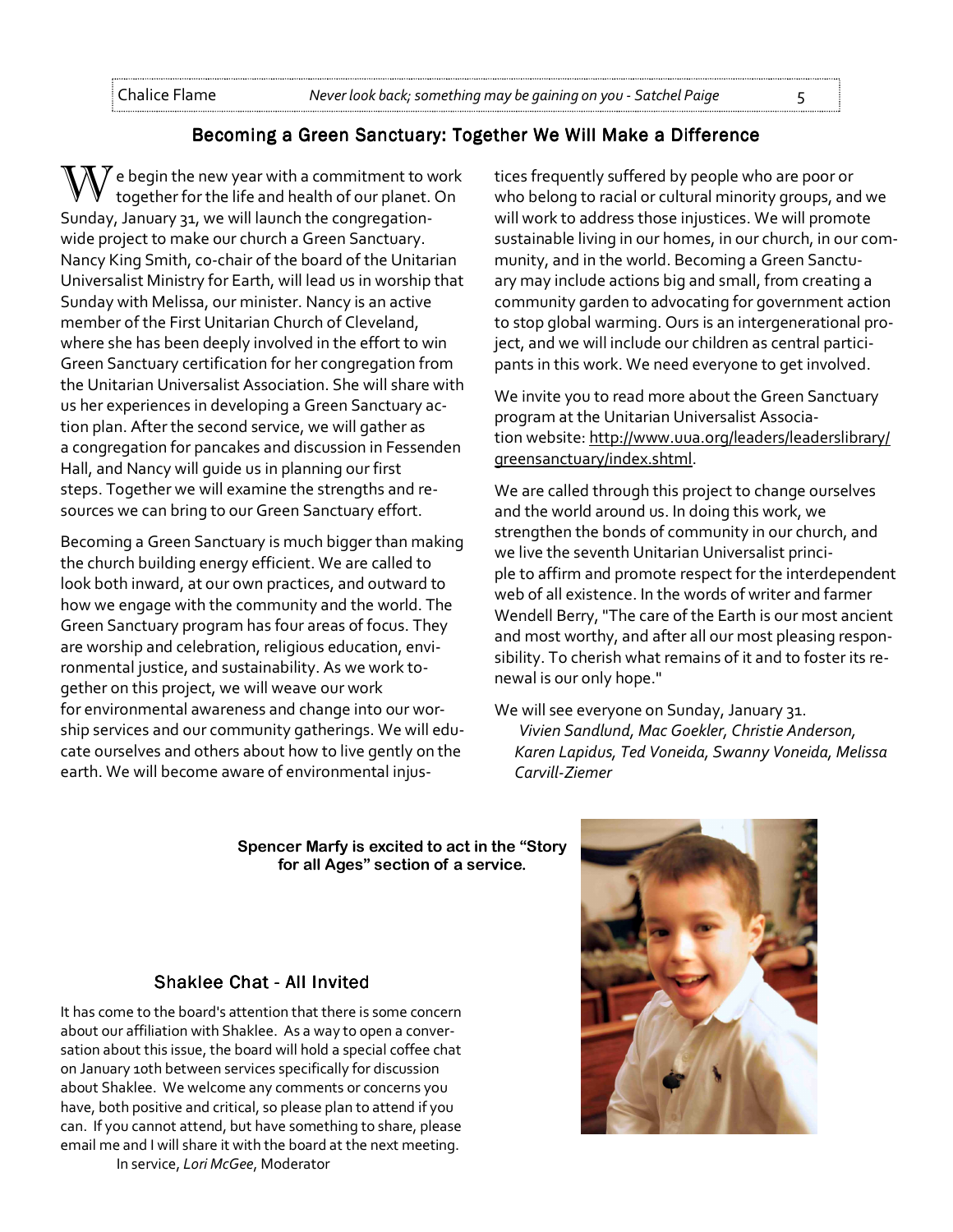#### **Financial Corner**

The overall situation continues to be the same picture, but it seems we get a little further behind each month: Expenses are being held below budget, revenues other than pledge and plate are about on plan, but pledge/donation revenues continue to be below plan. Year-to-date we are now \$10,000 below plan on donations, a little less than \$8000 below plan on total revenue, and \$4400 below plan on expenditures.

At the end of July, our net assets were about \$23k. They dropped to \$20k at the end of November, a slight increase over October thanks to the Service Auction.

With snow plow season and high gas bills coming in the winter we are concerned. Hopefully the congregation will respond to the contribution reports that went out in November, and get pledge payments on track during December and January. We have planned an increase in these months knowing that some are planning to pay more toward their pledge in December if you want a tax deduction this year, or January if you want the deduction to count for 2010. Also some people are splitting their annual payment into two, one in July, one in January.

We are making good progress on our long-range plan for this year. We have a new DRE, and have arranged special funding for this, the new windows in the basement, and for the doors with windows in the RE rooms, none of which were paid for from the budget. As mentioned above, budget expenditures are on track, but there are always uncertain expenditures related to weather in the winter months. We don't want to lose momentum on

achieving the many things we set out to accomplish this year, so we are trying to avoid re-budgeting. We think we can IF pledge payments come in stronger during December and January. We plan to review this early in February and some make key decisions then.

We really want to know your plans: Any thoughts you have on when you plan to pay the rest of your pledge, if you can give more, or if you will not be able to meet your pledge, will be a great value to us in planning the rest of the year. Contact me anytime by phone or email to discuss your individual plan. I'd love to hear from you, no matter what the situation is, so we know what to expect for pledge revenue in the rest of the year.

Oh, and one minor clarification to last month's column: Our base record for donations is a scan of the checks you send in or contribution envelops in the pews containing cash. If you write a check, please put the designation for where you want the donation applied in the memo line of the check, NOT on the envelope or a separate note. It is OK to put the note right on the pew envelope for cash contributions. This way your info is scanned and we have a record of your request.

Thanks for your cooperation, your dialog with us on these matters, and your generous contributions to our church.

Bob Erdman, Trustee for Finance



# 5th Annual UUCK "Soup"er Bowl

It's not the Vikings or the Colts, the Chargers or the Packers - it's US!!! We're the team that's playing the Hunger Game of Portage County and we need to score. Need for food is up and donations are down after the holiday - we can help and we need to help.

The "Soup"er Bowl is on Sunday, February 7, 2010 before, during, between and after services. It is a massive collection of canned soup/stew/chili/ravioli to re-stock shelves at the KSS Food Pantry and feed cold, hungry neighbors. Look for the football themed table down in Fessenden

Hall on 2/7 and bring in your cans of soup/stew/chili/ ravioli to donate.

Not a shopper??? Forgot your cans on the kitchen table??? The empty soup pot on the table is for coin and cash donations for KSS food programs. You may also stop by the Acme Bucks table and donate a \$10 Acme gift card to the food pantry.

Every can, every quarter, every dollar bill makes a difference . . . please help if you are able. Goooooooo team!!! "Coach" Elaine Yehle Bowen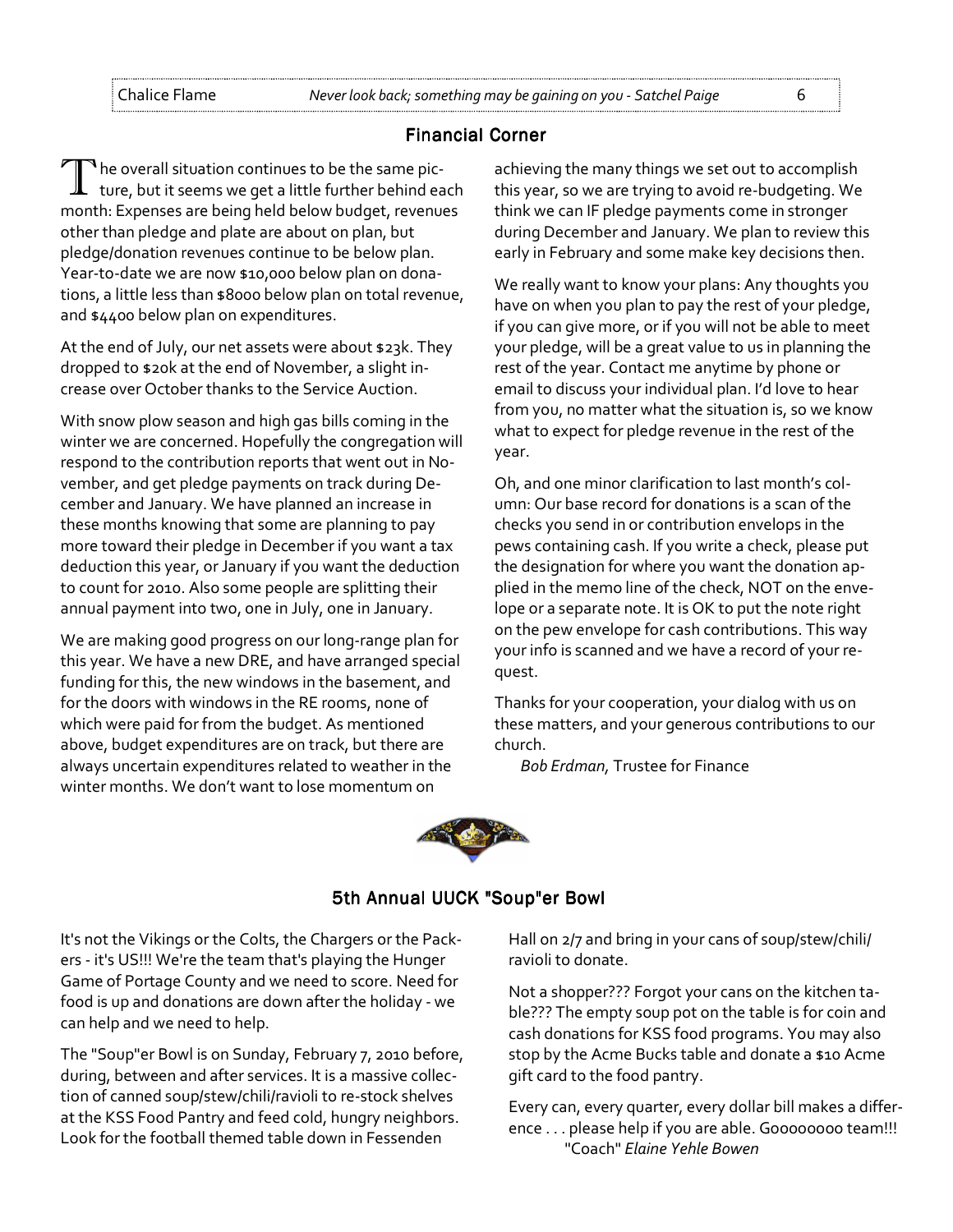# On Communication - Committee on Ministry

 $\mathbf{\mathbf{\mathbf{C}}}$  ometimes the best ideas for newsletter articles  $\cal Y$  come from what is happening in our world. This does not necessarily mean current national or international events. It is much closer to home, from within our church community over the past several weeks. We need to have a conversation about communication.

For the past decade or so, advances in electronic technology have changed how we communicate with each other. There are less face-to-face interactions, even fewer live telephone calls and more messages left on recording devices. For many people, the primary method to speak is via their fingertips – at a desktop computer or by text messaging. Such 'advances' improve accessibility and speed but do they really help us communicate better?

Print text cannot express tone of voice (warmth, caring, sarcasm) nor can it convey body language, whether positive, neutral or negative. Therein lays its limitations – misinterpretation and lack of clarity and emotion. Sometimes people are more willing to risk stating unpopular opinions from the keyboard than they are in person. Many of us have done this, me included. I have heard that the caveat for using e-mail is that it is best for scheduling, confirming and coordination and not for conversations of substance.

How do we re-connect with each other to be in right relationship? We begin with one person, our self, and one conversation at a time. We are mindful that listening begins with an open mind and a closed mouth. We are mindful that pauses and silence are time to breathe and think about what we truly mean to say. We are mindful that words can be both powerful tools and dangerous weapons; each needs handled with care. Remember always that there are two sides to every issue and each person's opinion is valid and worthy because it belongs to him/her.

Elaine Yehle Bowen, CoM chair Chris Hurlbut – CoM member Jane Krimmer – CoM member Rev. Melissa Carvill-Ziemer



# **First Responder Team Forming**

Our newly formed Safety Committee has suggested that we create a First Responder Team for the church. First Responders are people who are willing and able to take the lead in responding to fire emergencies, public safety concerns and/or physical injuries that happen on church premises. Team members will be asked to attend two four hour trainings (possibly Saturday mornings from 9:00 to 1:00) to learn about and prepare to be a first responder in the event of fire and public safety emergencies. We will be calling on our local fire and police departments to assist us with the training. Team members will also be asked to provide documentation of current First Aid and CPR certification. Those who are interested in being on the team who do not have current First Aid and CPR certification may take the class through the Red Cross, or, alternatively, we may schedule a Red Cross First Aid and CPR training at the church if there is enough interest. If you are interested in serving the church as a First Responder, please let me know.

Melissa



# **Church Library News**

New at the Church Library: Family Activism: Empowering Your Community, Beginning with Family and Friends by Roberto Vargas (Berrett-Koehler Pub., 2008). Social change begins at home. We live in a world that needs radical transformation if our children and grand-children are to live healthy, peace-filled lives. Activist Roberto Vargas says the answer lies surprisingly close: at home with our family and friends. We can apply the practice of family activism to foster warm, loving connections with our relatives and with those we choose to call family--and develop the skills and attitudes we need to tackle broader problems in our community, our nation and the world.

Many of you will be pleased that the library has just purchased Mary Oliver's new book of poetry entitled Thirst.

A reminder that cash donations to the library allow us to build up a reserve for the purchase of new books or other materials. Some people have used this to honor a person's memory or celebrate a special occasion in their lives. Make out the checks to the church with "library" in the memo line.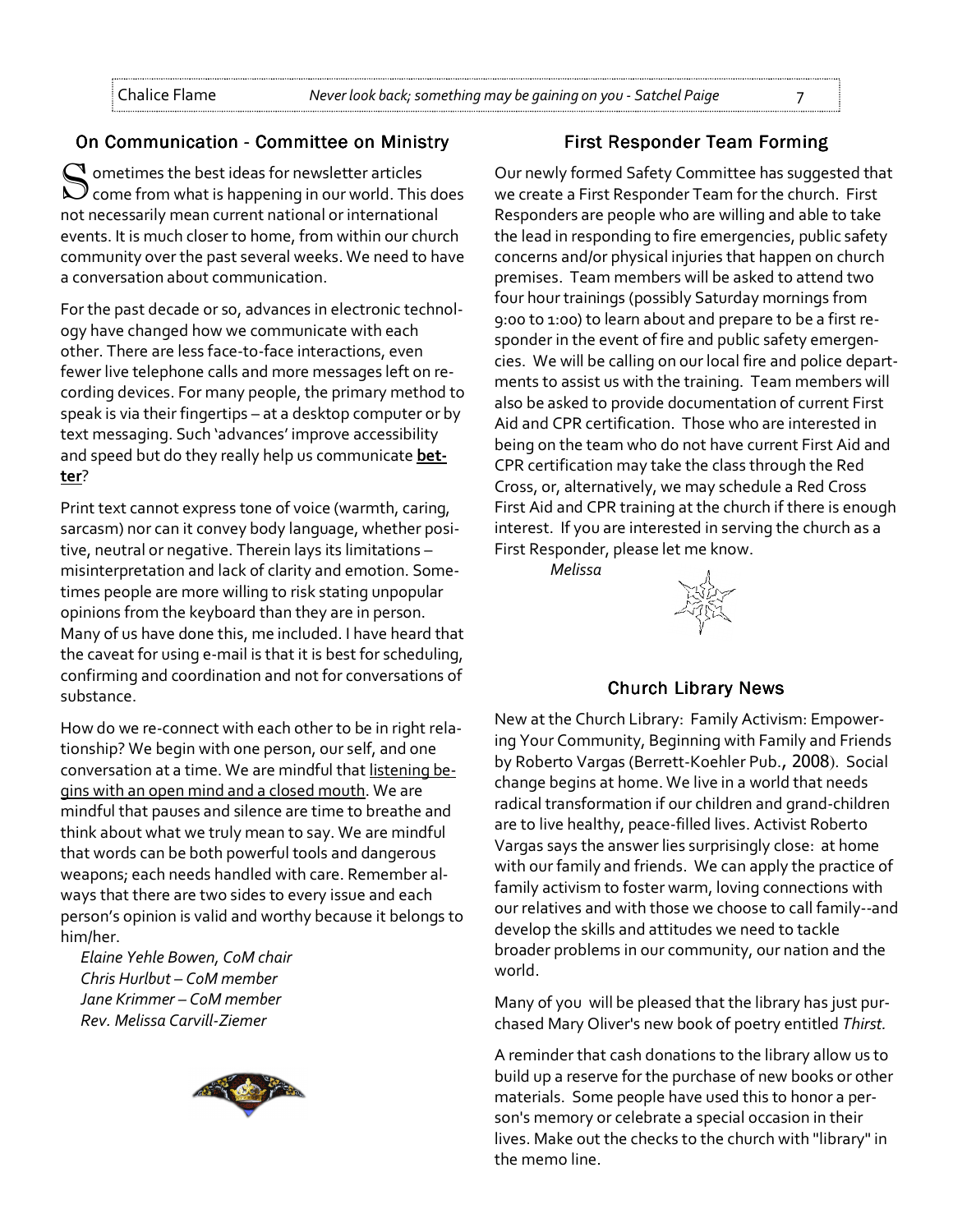# Shaklee Church Fundraiser

Want to live your green values, support the work of our church, and redirect your household spending to all natural products that are really great?

Join our Shaklee fundraiser. This works just like Acme Bucks. You buy things that you buy would anyway and the church gets a percentage of sales.

Shaklee has 4 lines of products: Healthy Nutrition Healthy Weight Healthy Home Healthy Beauty



Watch the Shaklee TV clips on the website to learn why this is a great company with very UU values. Learn about the products. Then jump in and give them a try. No worries! 100% satisfaction guaranteed!

#### Our website: www.kentuu.myshaklee.com

If you want help- great! Call our Shaklee representative Mindy Kshywonis. You will really like her! Or, talk with Kristofer Sperry.

Don't have a computer? No problem. We have a paper catalog in the library and Shaklee is happy to take your phone order. Just be sure to tell them that you are under the UU Church of Kent for us to get credit. Need any special arrangements, just talk with Kristofer. We will make sure that you can participate if you want to.



Bonny Esparza almost sold out of bread at the Kent Farm Market this month.

- Travel and stay in homes of people who share your ideals
- Host travelers in your home to meet new friends and earn extra money

The UU bed and breakfast directory UU're Home (formerly Homecomings) offers a network of hosts in the United States (and a few abroad) who enjoy meeting new friends and are happy to open their home to like-minded people. Travel to different cities and stay in reasonably priced accommodations or become a host and enjoy meeting new friends.

For more information, visit www.UUreHome.com or write to info@uurehome.com



828-281-3253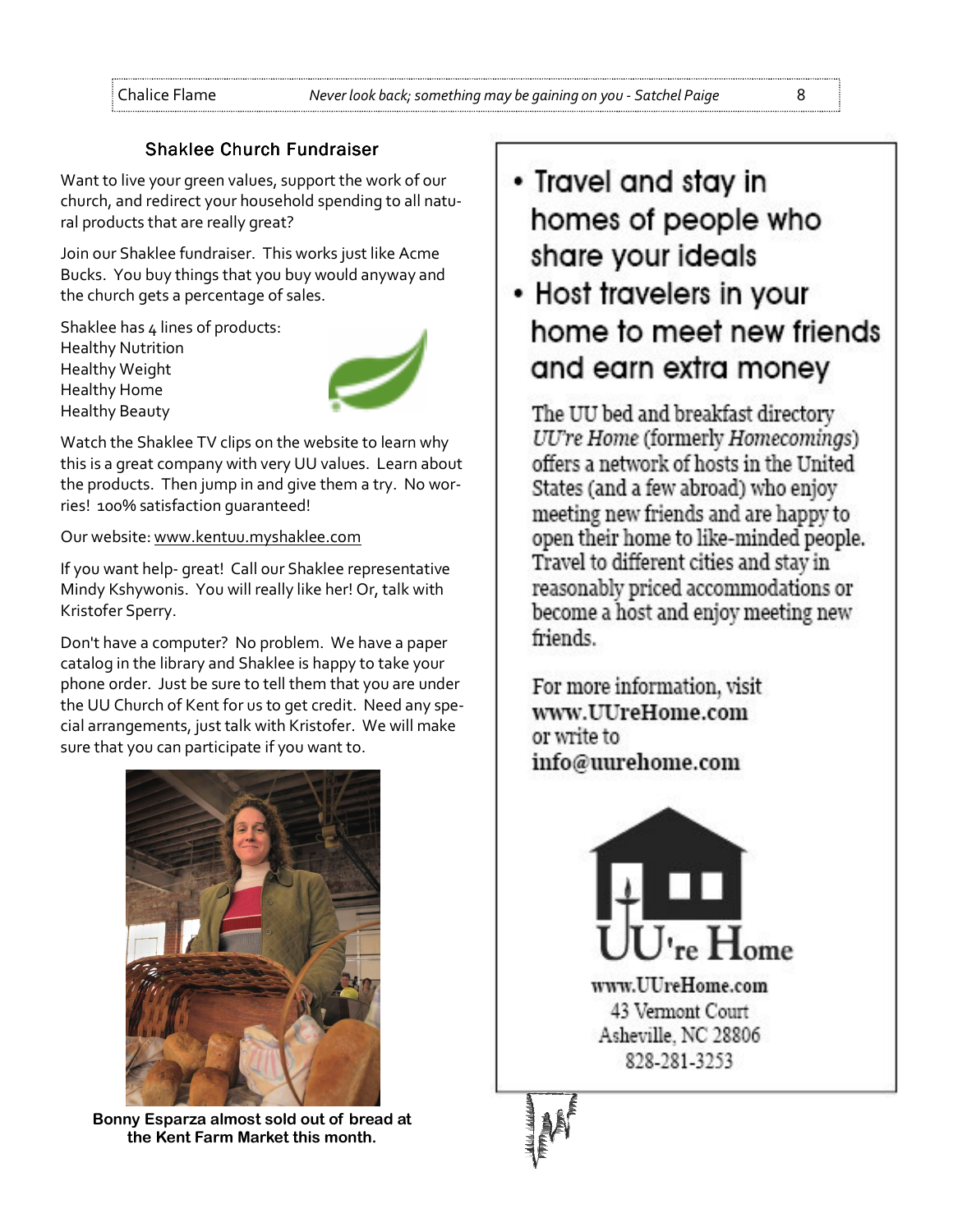#### A Faith Development Point of View

 $^\blacktriangleleft$  he adults of our church may wonder what happens  $\bm{\bot}$  on a Sunday morning, after singing the refrains of Go Now in Peace, when the children and their Religious Education teachers make their way up the stairs to their classrooms. After I've checked in with Michelle Bores, our nursery care provider, to assure that all is well with our littlest ones, I make my rounds and briefly visit each classroom. Because we don't yet have windows in the classroom doors\*, I must open the classrooms doors and peak inside to see if anyone needs anything or if I can be of support in any way. I really enjoy this first impression of each class and thought you might enjoy learning about what I see.

By the time I get upstairs, the Spirit Play group (age 4 through grade 2, both services) has already begun their story. The children are seated on the floor in a circle totally focused on the piece of felt fabric that the teacher has laid before her. The felt serves as the "place" where the story is told. The children's attention is held by the beautiful and colorful objects used to tell the story. When I return later in the session, the scene in the Spirit Play classroom is considerably livelier with the children doing activities of their choice to engage with the story. There are usually children covered in large smocks painting at easels as well as children using blocks to build something related to the story (or something unrelated to the story). The chalice flame (battery operated, of course) illuminates the entirety of their time together each Sunday.

The Spirit of Adventure group (grades 3 through 5, first service) is using an intentionally active curriculum. It calls for lots of movement and other engaging activities. When I check in on them, they may already be engaged in activities such as learning about Clara Barton, who was a Unitarian, by practicing first aid skills on each other or learning about Hanukkah by spinning dreidels and then giving gifts of dreidels to the children in the Spirit Play group. When I return toward the end of the session, the Spirit of Adventure group might be stringing their "award beads". Each session incorporates achievable and real goals. When a goal is reached, a bead is awarded. In a non-competitive way, the children are practicing being responsible to each other.

I never know what to expect when I open the door to the Toolbox of Faith classroom (grades 3 through 5, second

service)! Sometimes everyone is donned in their red work aprons and safety goggles. Other times, they might be sitting reverently and listening deeply to each other in the light of the chalice flame. Each child has a toolbox which is being filled with tools, session-bysession, which symbolize an important human characteristic. For example, duct tape which represents flexibility and a magnifying glass which represents questioning. The children and their teachers participate in a wide variety of activities that illustrate those characteristics. This curriculum is intentionally active and fun.

Our Middle School group (grades 6 through 8) is using the Unitarian Universalist Association's new Families program. They are engaging with the questions, What is a family? What does a family do? Who defines a family? The program culminates with a photo-documentary project. (Details coming soon!) When I check in with them, they are likely to be engaged in meaningful discussions about the range of diversity in families or those aspects common to all families. They might be watching a movie, which is a recurring activity woven into the program, and following the viewing with discussion.

When I check in on the Youth Group (grades 9 through 12, second service), I never can predict what they will be talking about, but I am sure to find them in meaningful discussion, lounging on their large stuffed cushions. The furnishings in their room definitely reflect the comfort that they seem to have with each other! They are using the unit on ethics, from the Building Your Own Theology program. Our young people are ready and able to tackle these important issues.

So, now you know some of what happens after the children are "sung to their classrooms". If you wish to know more about the experiences our children are having in our RE program, just ask them.

In faith and with love, Karen Lapidus Director of Religious Education

\*The window project was just completed- ed. Safety standards require that there be windows in all doors to rooms where children and adults gather. Many thanks to our Board of Trustees for moving on this important aspect of safety and congregational life.

Karen Lapidus, director of Religious Education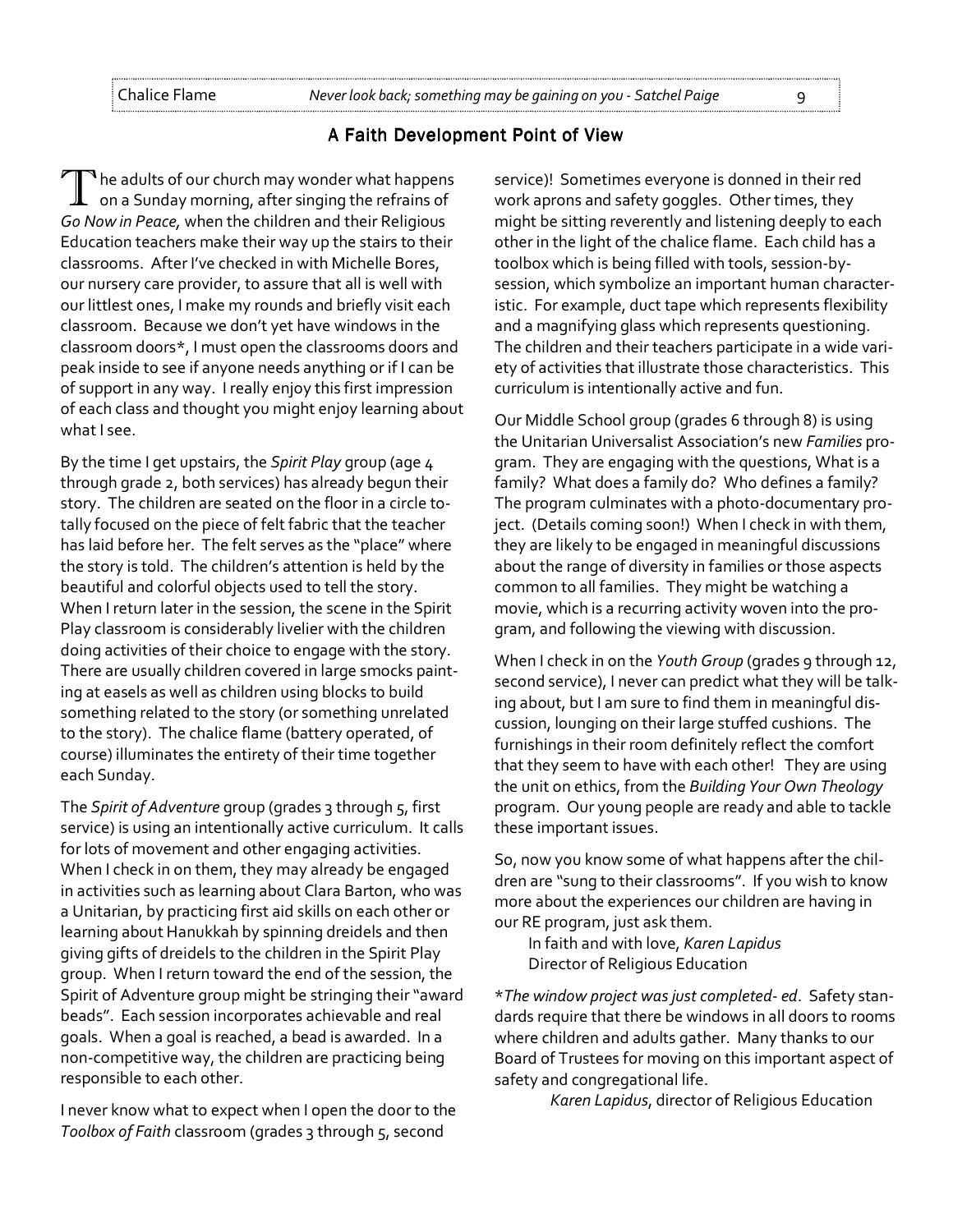# Melissa cont'd Melissa cont'd

- Mutual respect for ideas
- A willingness to seek consensus
- Open communications with assurance that we will both inform each other as needed
- Mutual affirmation of each other's role as church leaders
- Courtesies; such as being on time, answering emails in a timely manner
- Flexibility due to the realities of life, as needed
- Confidentiality
- Friendliness and an appropriate amount of fun
- Mutual encouragement of authenticity and faith development
- Offering honest and useful feedback
- A dedicated, regular meeting time
- Encouraging innovation

Covenant of the Program Team of the Unitarian Universalist Church of Kent

The members of the Program Team of the UUCK , who include the Minister, the Director of Religious Education, the Music Director and the Commissioned Lay Leader, pledge to work together to promote the mission of the church by abiding by the following promises to one another.

The Minister, Director of Religious Education, Music Director and CLL will:

- maintain on-going, honest communication with one another, relying on the use of email, telephone and face-to-face conversation.
- respect the integrity of the team by keeping our concerns or constructive criticism exclusively within the circle of the team.
- honor the value of collaboration by being mindful of opportunities to work together and sharing information and resources.
- address problems within the team as soon as possible, and handle them with an attitude of openness, kindness and forgiveness.
- be open-minded and give thoughtful consideration to creative approaches suggested by a team member.
- encourage and challenge one another to strive for excellence and growth.
- provide honest, constructive feedback to one another on our efforts.
- remind one another to maintain a healthy balance between church involvement and other life priorities.
- exercise discretion when sharing personal information and maintain confidentiality when needed.
- share information with one another regarding opportunities for personal and professional development and training.
- alert one another to anticipated absences and provide the coordination necessary to ensure coverage of our responsibilities.

The Minister will:

• establish a regular time to meet with each team member individually to discuss topics initiated by either person.

Team members will:

- support the Minister to the best of their ability and show respect for the role of the Minister by honoring the leadership and guidance provided by the Minister. The CLL will:
- at the Minister's discretion, serve as a resource for the Minister to call upon as a back-up for any duties that the CLL can perform that will assist the Minister.
- discern the needs of the congregation, but will also bear in mind her strengths and interests when undertaking responsibilities.

# Lay Worship Service Invitation and Workshop

The Sunday Program Committee is soliciting proposals from those who would like to offer a sermon and participate in a worship service. Assistance can be provided with the parts of the service the lay leader would like to develop or does not wish to handle. To submit a proposal, complete a form, which can be found on the table at the sanctuary entrance or at the church web site on the Sunday Program Committee page. Submit proposals o Christie Anderson at or place in her mail slot at the Eldridge Annex.

For those who would like to learn how to develop an idea into sermon, Reverend Melissa Carvill-Ziemer and Christie Anderson will be leading a workshop in March offering guidance on writing an effective sermon. This hands-on instruction will take place over 4 sessions lasting 2 hours each. An effort will be made to schedule class times based on mutually convenient times. Each participant will have developed a sermon by completion of the class. Contact Reverend Carvill-Ziemer or Christie Anderson to express your interest in attending.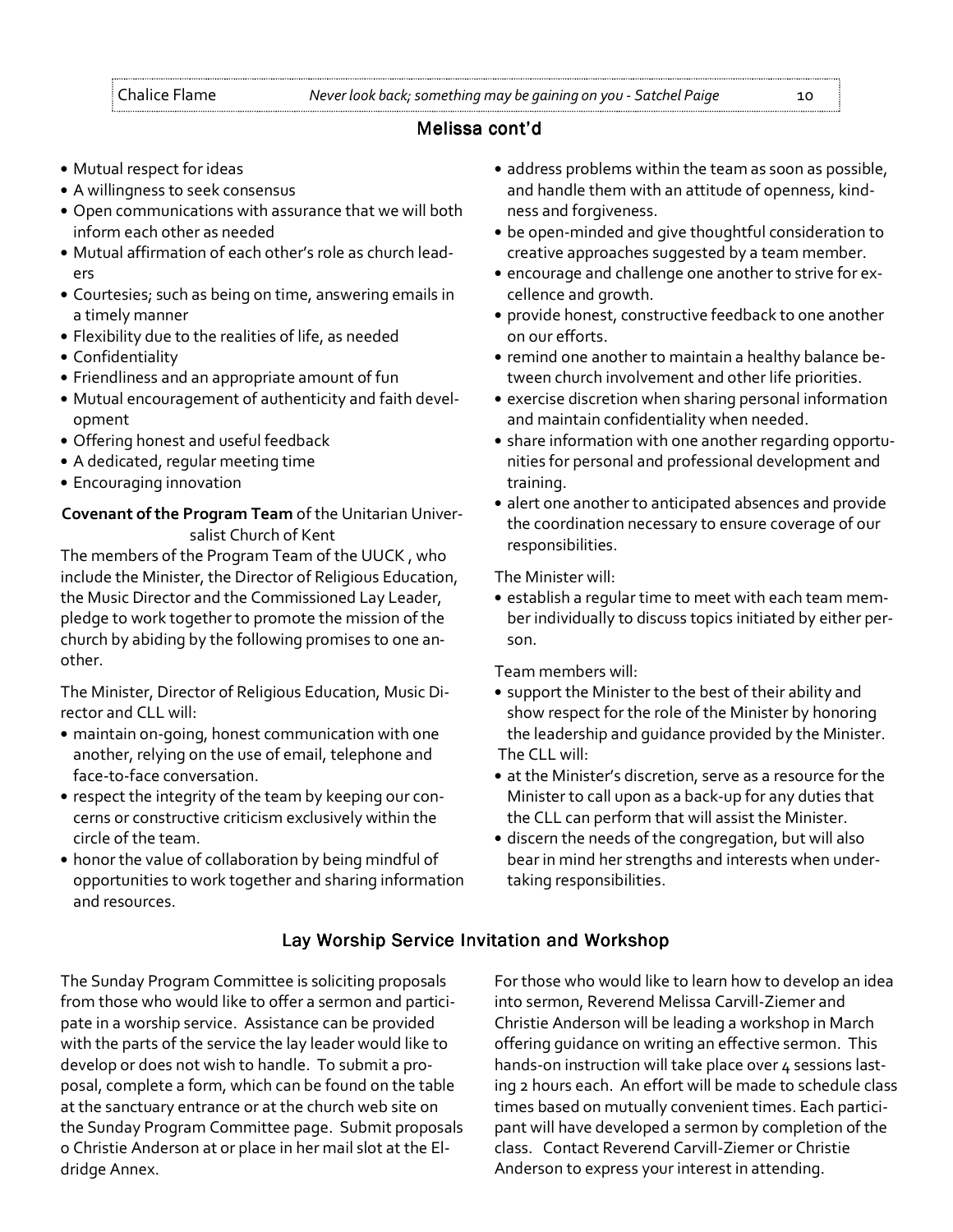# January Church Events

| 27<br>10:30 Pancakes<br>12:15 More pancakes<br>$7-9$ AA $FH$                                                                                   | 28<br>10:15 Yoga<br>5:15 gentle Yoga<br>7:00 Tai chi                                     | 29<br>Thread/Web and eNuus<br>deadline<br>5:30 Mod. Yoga<br>7:00 Challenging Yoga                                                                        | 30<br>9:30a Yoga                                                               | 31                                                                                      | $\mathbf{1}$<br>New Year's Day  | $\mathbf{z}$<br>1-5:00 Sanctuary in<br>use       |
|------------------------------------------------------------------------------------------------------------------------------------------------|------------------------------------------------------------------------------------------|----------------------------------------------------------------------------------------------------------------------------------------------------------|--------------------------------------------------------------------------------|-----------------------------------------------------------------------------------------|---------------------------------|--------------------------------------------------|
| 3<br>6:30 Choir<br>$7 - 9$ AA $FH$                                                                                                             | 4<br>10:15 Yoga<br>5:15 Yoga<br>7:00 Tai chi<br>7:00 Clan at Wood-<br>lands              | 5<br>Thread/Web and eNuus<br>deadline<br>4-6:00 Green sanctuary EA<br>5:30 Mod. Yoga<br>7:00 Challenging Yoga<br>7-9:00 Finance mtg. EA                  | 6<br>9:30a Yoga                                                                | 7<br>5:30 Yoga                                                                          | 8<br>6:30-9:30 Game<br>Night F  | 9-2:00 Fessenden in<br>use<br>10-1:00 RE retreat |
| 10<br>3:30 Writing Group EA<br>4:00 Easy yoga<br>6:30 Choir<br>7-9:00 Coming of Age EA<br>$7 - 9$ AA $FH$                                      | 11<br>10:15a gentle Yoga<br>5:15 gentle Yoga<br>7:00 Tai chi<br>7:30 Clan practice<br>CВ | 12<br>Thread/Web and eNuus<br>deadline<br>11:30 Lunch setup<br>12-1:30 Retirees lunch<br>5:30 Mod. Yoga<br>7:00 Challenging Yoga<br>7-9:30 Board mtg. EA | 13<br>9:30a Yoga<br>6:30-8 Intentional<br>Eating S<br>6:30 RE mtg. EA          | 14<br>5:30 Yoga<br>7:30 Yoga                                                            | 15<br>Hogwarts setup            | 16<br>Hogwarts                                   |
| 17<br>Hogwarts<br>4-5:30 Easy Yoga<br>6:30 Choir<br>7-9 AA FH                                                                                  | 18<br>Hogwarts<br>10:15 am gentle<br>Yoga<br>5:15 gentle Yoga<br>7:00 Tai chi            | 19<br>Thread/Web and eNuus<br>deadline<br>5:30 Mod. Yoga<br>7:00 Challenging Yoga<br>7-8:30 Sacred Self EA                                               | 20<br>9:30a Yoga                                                               | 21<br>9:30 Yoga<br>5:30 Yoga<br>7:30 Yoga medi-<br>tation                               | 22<br>7-10 Chili cook-<br>off F | 23                                               |
| 24<br>3:30 Writing Group EA<br>4:00 Yoga<br>6:30 Choir<br>7-9 AA FH                                                                            | 25<br>10:15 Yoga<br>5:15 gentle Yoga<br>7:00 Tai chi<br>7:00 Clan at Loyal-<br>ton       | 26<br>Thread/Web and eNuus<br>deadline<br>5:30 Mod. Yoga<br>7:00 Challenging Yoga                                                                        | 27<br>9:30a Yoga<br>7-9 Program com-<br>mittee EA                              | 28<br>9:30 Yoga<br>5:30 Yoga<br>7-9 Unnatural<br>Causes FL<br>7:30 Yoga medi-<br>tation | 29<br>YAC meeting               | 30<br>YAC meeting                                |
| 31<br>10:30 Pancakes<br>11 New UU class EA<br>12:15 Even more pancakes<br>1-3 Green Sanctuary F+S<br>p <sub>5</sub><br>4:00 Yoga<br>6:30 Choir | $\mathbf{1}$<br>10:15 Yoga<br>5:15 gentle Yoga<br>7:00 Tai chi                           | $\overline{\mathbf{2}}$<br>Thread/Web and eNuus<br>deadline<br>5:30 Mod. Yoga<br>7:00 Challenging Yoga<br>7-8:30 Sacred Self EA                          | 9:30a Yoga<br>11:30-12:30 Yoga<br>5:30 Pilates<br>7:45-9:45 Planning<br>mtg. S | 4<br>9:30 Yoga<br>5:30 Yoga<br>7-9 Unnatural<br>Causes FL<br>7:30 Yoga medi-<br>tation  | 6-7:30 Prenatal<br>Yoga         | 6                                                |

Tai Chi: 7:00 Advanced, 7:30 Intermediate, 8:00 Beginner - Yoga and Tai Chi are held in Fessenden Hall EA- Eldredge Annex; FH- Fessenden Hall; FL- Founders' Lounge; L- Library; S-Sanctuary; N- Nursery; CB- Christie and Brad's house

Calendar does not reflect changes or additions after December 21

A complete and up-to-date church calendar can be viewed at http://www.localendar.com/public/uukent or through a link on our website at www.uukent.org.

 $\mathcal{W}$ 



Heidrun Hultgren and Bonny Esparza wish Kristina Spaude a happy birthday.